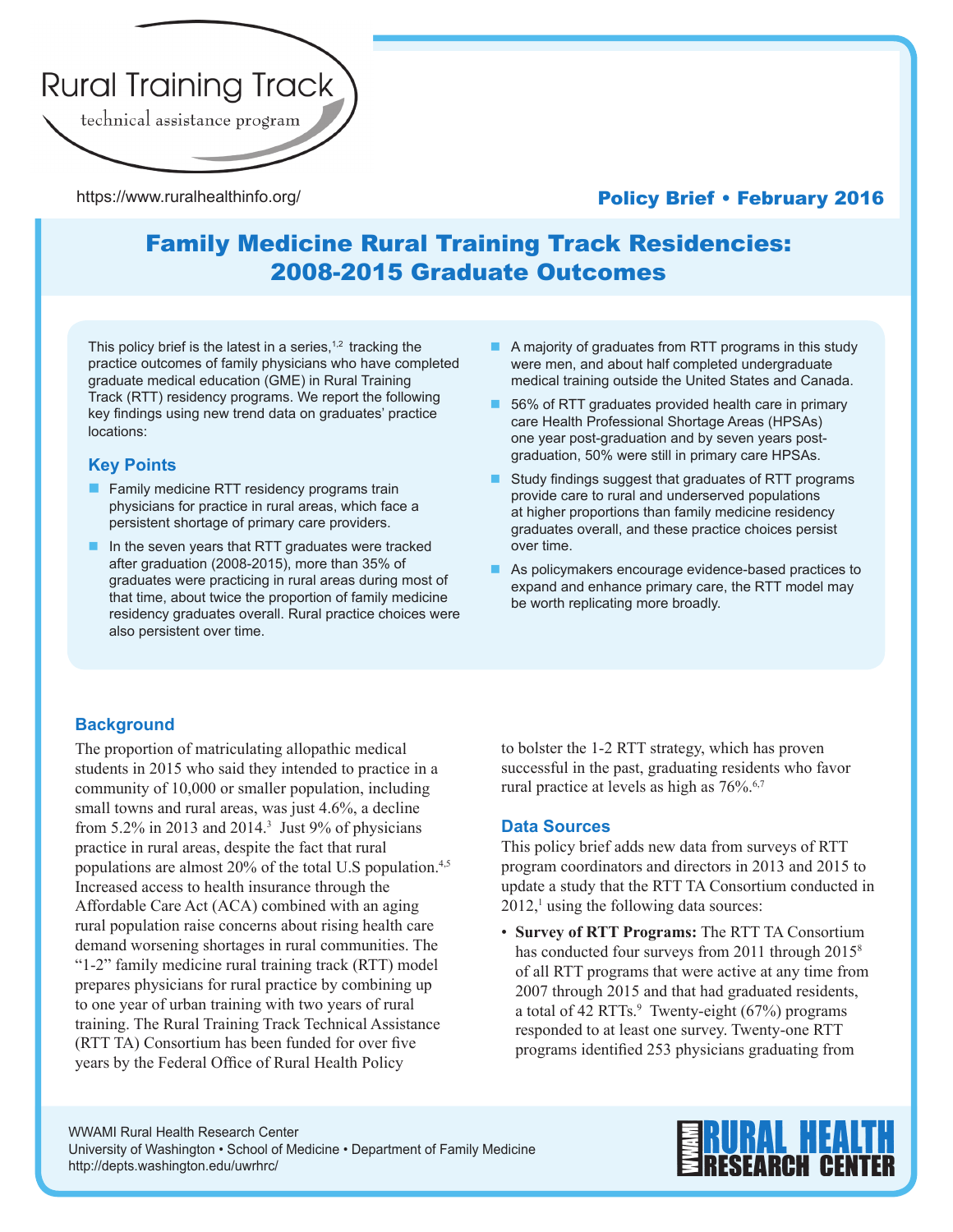### Rural Training Tracks 2

July 2007 through June 2015.10 These data were used to track graduates' practice over time in rural locations and primary care Health Professional Shortage Areas (HPSAs).

- **National Plan and Provider Enumeration System**<sup>11</sup> National Provider Identifier (NPI) data were used to identify practice locations of all RTT graduates (from programs that provided them via surveys) from July 2007 through June 2015. Graduates were grouped into cohorts based on calendar year of graduation, 2008 through 2015 (a small number of graduates from July-December 2007 are grouped with the 2008 cohort). The Robert Graham Center matched graduates that RTT programs had identified in the survey with practice addresses from the NPI data. Practice addresses were geocoded using ArcGIS software, and classified as urban or rural using Rural-Urban Commuting Area  $(RUCA)$  codes<sup>12</sup> and as being located in a primary care HPSA or not.
- **American Medical Association (AMA) Physician Masterfile:** Graduates were matched to AMA Physician Masterfile data at three time points: December 2013, December 2014, and February 2016. Practice locations were classified as urban or rural using RUCA codes.<sup>12</sup> The AMA Physician Masterfile also provided data on gender, age, and undergraduate medical school.

#### **Findings**

### **Who Are Family Medicine RTT Residency Program Graduates?**

*Demographics:* As Figure 1 shows, a minority of RTT program graduates, 43%, were women, in contrast to family medicine residents nationally in 2013-14, where women were a majority (54%<sup>13</sup>). In the year of residency graduation, RTT graduates ranged in age from 27 to 55 years, with a mean of 35.0 years, compared with a mean age of 30.3 years in 2013-14 for all family medicine residents.13 One would expect family medicine residents to be older in their year of graduation than all matriculated family medicine residents, but this comparison suggests that RTT residents had at least three more years of life experience on average than all family medicine residents.

*Undergraduate Medical Education:* Twenty of the 253 graduates, 8%, completed undergraduate medical education at osteopathic medical schools, compared with 19% of all family medicine residents in 2013-14 (Figure 1). About half of RTT graduates in this study, 49%, were international medical graduates (IMGs), compared with 34% of all family medicine residency graduates who were IMGs in 2013-14 (Figure 1).<sup>13</sup>

**Figure 1. Background Characteristics of Rural Training Track Residency Graduates (2008- 2015, n = 253) vs. All U.S. Family Medicine Residents (2013-14)**



#### **Practice Locations**

*Rural Practice:* The NPI data also allowed tracking of graduates up to seven years post-graduation, the latest year for which data were available. These data show that graduates from 2008 through 2014 who initially chose rural practice tended to remain in rural locations (Figure 2): about one third (32.8%) of RTT graduates practiced in rural areas one year post graduation, increasing in most years to above 35% through seven years post-graduation, showing a highly stable yield to rural practice. The results obtained in a separate analysis using AMA Physician Masterfile (not shown) data found differences in individual years, but overall, similar proportions of RTT graduates were in rural practice (in 6 of the 7 post-graduation years, proportions ranged from 32.3% to 40.0%, with most above 35%).

*Shortage Area Practice:* RTT graduates provided substantial service to shortage areas. At one year postgraduation, 56.4% of graduates practiced in primary care Health Professionals Shortage Areas (HPSAs), declining only modestly to 50.0% seven years post-graduation (Figure 3).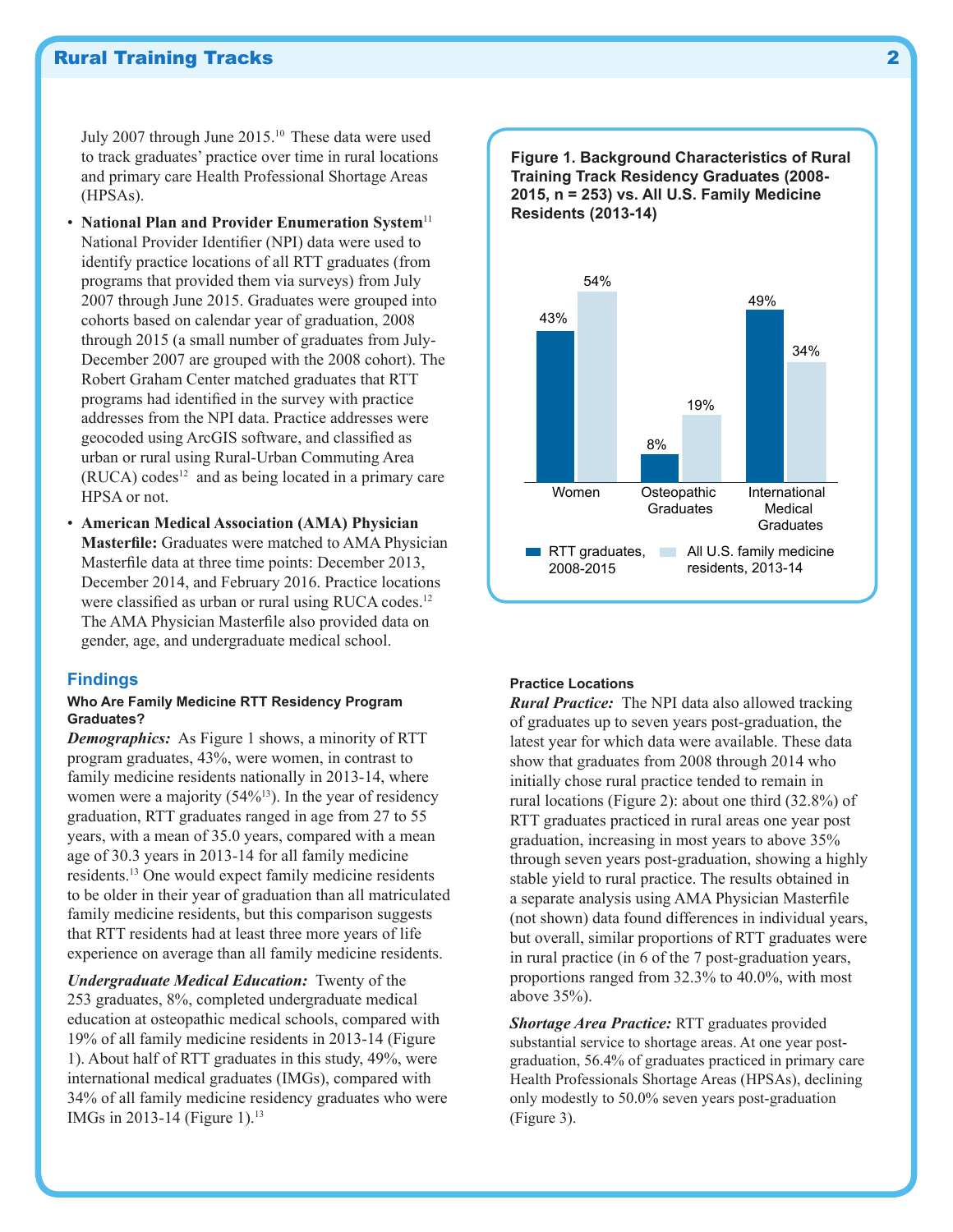### **Rural Training Tracks** 3

### **Implications**

The estimated proportion of RTT program graduates who practiced in rural communities from 2008 through 2015 is about twice the proportion of all allopathic family medicine physicians in rural practice (17.5% of members of the American Academy of Family Physicians practice in non-metropolitan areas $14$ ). Furthermore, the majority of RTT graduates who initially chose rural locations remained in rural practice over the seven years for which data were available. Results obtained using two different data sources, NPI and AMA data, were consistent overall, lending strength to the conclusion that rural practice choices were persistent over the seven-year time period of this study.

These analyses also showed a high proportion of RTT graduates—50% or more—providing care in federallydesignated shortage areas, and this practice choice persisted over the seven-year time period. We do not know how many RTT graduates received incentives to practice in primary care HPSAs, such as through the National Health Service Corps or J-1 visa waiver programs, but it is noteworthy that practice in HPSAs persisted even beyond the period where the impact of incentives would likely have ended.

The database of physicians that the RTT TA Consortium has developed, a valuable resource that can be used for continued tracking into the future, will require updating at regular intervals to understand the long-term career trajectories of RTT graduates. Nevertheless, our results overall point to the continuing success of RTTs at recruiting and preparing family physicians for rural practice with populations who might otherwise have limited access to health care. As policymakers focus on evidence-based practices to expand and enhance primary care, the RTT model may be worth replicating more broadly.

RTT leaders, interacting at the five national meetings sponsored by the RTT TA Consortium grant, have proposed several options<sup>15</sup> to improve their chances of success. RTTs and the institutions that sponsor them, working together through the community of practice that has been established through the RTT TA Consortium, can:

• Pursue new funding sources, for example, from foundations or from rural communities that seek to align patient care, health professional recruitment and education, and economic development initiatives.



Data sources: graduates identified by 21 RTT programs, NPI business practice location address ZIP codes classified by Rural-Urban Commuting Areas.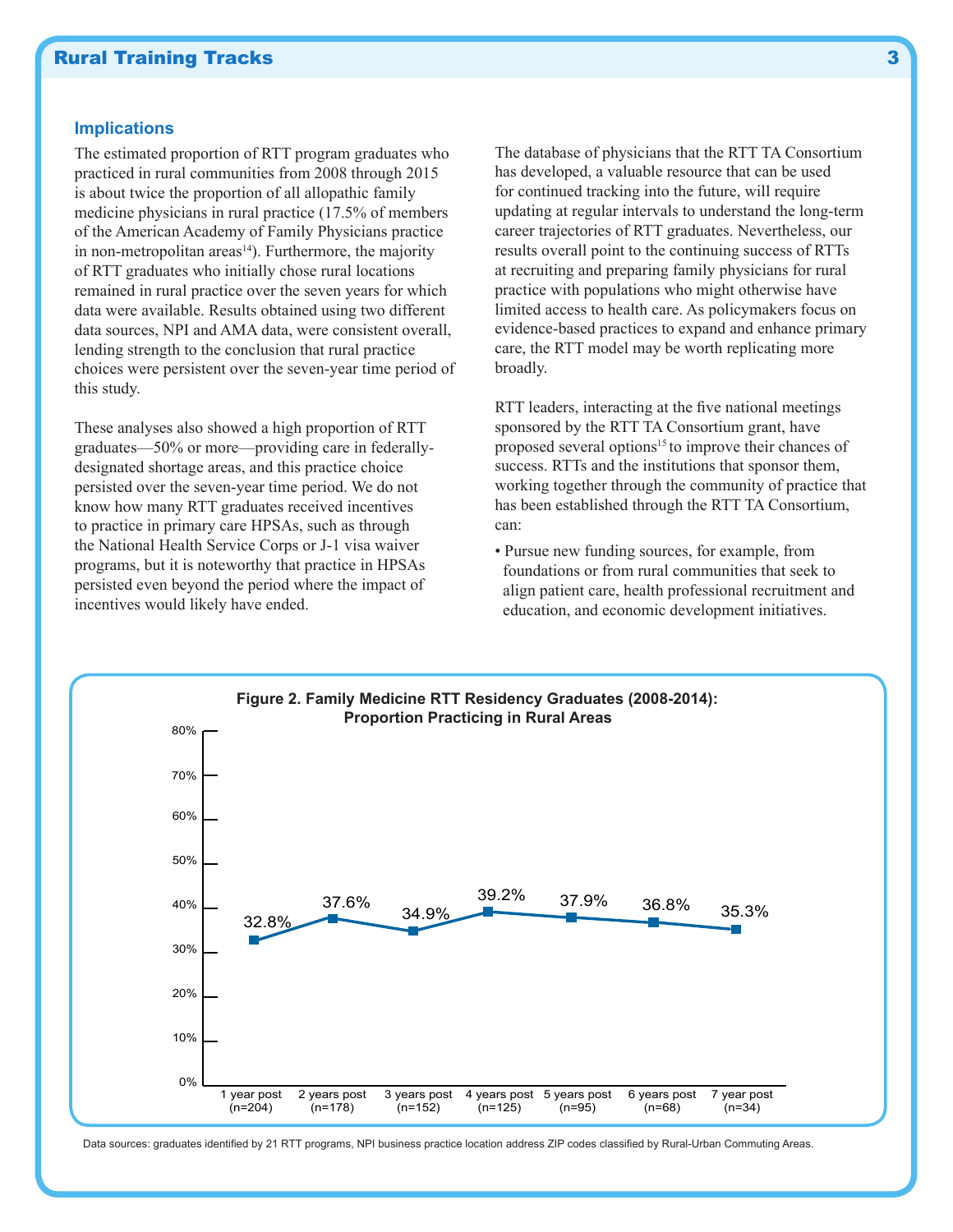

Data sources: graduates identified by 21 RTT programs, NPI business practice location address ZIP codes, Robert Graham Center.

- Collaborate with Federally Qualified Health Centers (or Look-Alikes), Rural Health Clinics, rural hospitals, Area Health Education Centers, and state offices of rural health to create new RTTs
- Seek technical assistance to optimize reimbursement, continuously improve, and maintain full accreditation.
- Improve medical student recruitment by increasing awareness of RTT programs, facilitating visits and interviews, and partnering with medical schools.
- Take advantage of opportunities for program director and faculty development.
- Share best practices and engage in residency performance improvement activities through networking among RTT directors, faculty, and residency education coordinators.
- Participate in data collection, research, and evaluation activities that improve the evidence base on RTTs to inform policy.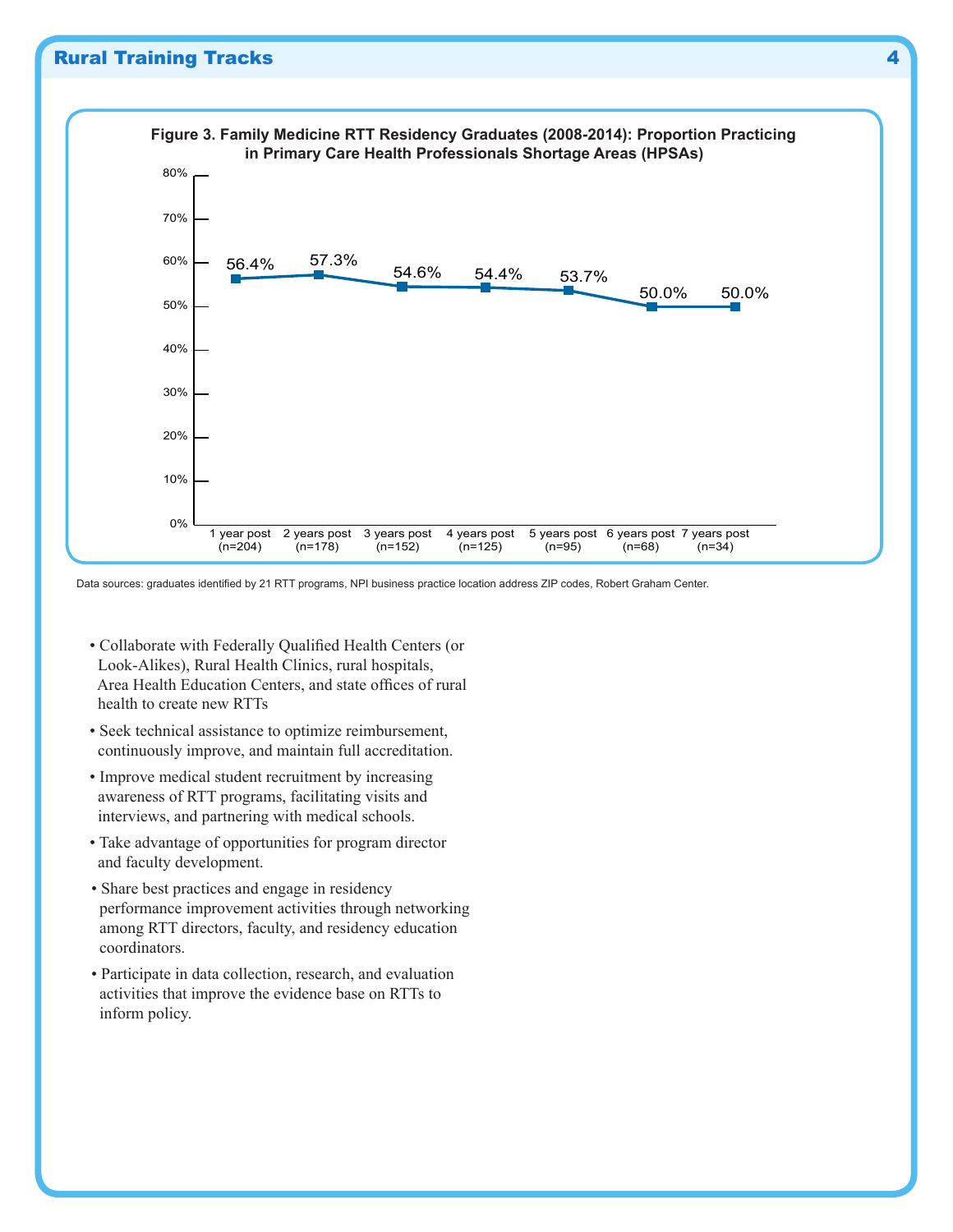#### **Notes**

program.

1. Patterson DG, Longenecker R, Schmitz D, Phillips RL Jr, Skillman SM, Doescher MP. Policy brief: rural residency training for family medicine physicians: graduate early-career outcomes, 2008-2012. Seattle, WA: WWAMI Rural Health Research Center, University of Washington; Jan 2013.

2. Patterson DG, Longenecker R, Schmitz D, Xierali IM, Phillips Jr RL, Skillman SM, Doescher MP. Policy brief: rural residency training for family medicine physicians: graduate early-career outcomes. Seattle, WA: WWAMI Rural Health Research Center, University of Washington; Jan 2012.

3. Association of American Medical Colleges. AAMC Matriculating Student Questionnaire: 2015 All Schools Summary Report. Available at: https://www.aamc.org/data/msq/. Accessed January 19, 2016.

4. Rabinowitz HK, Diamond JJ, Markham FW, Wortman JR. Medical school programs to increase the rural physician supply: a systematic review and projected impact of widespread replication. Acad Med. Mar 2008;83(3):235-243.

5. Quinn KJ, Kane KY, Stevermer JJ, et al. Influencing residency choice and practice location through a longitudinal rural pipeline program. Acad Med. Nov 2011;86(11):1397-1406.

6. Rosenthal TC. Outcomes of rural training tracks: a review. J Rural Health. Summer 2000;16(3):213-216.

7. Patterson DG, Longenecker R, Schmitz D, Skillman SM, Doescher MP. Policy Brief: Training Physicians for Rural Practice: Capitalizing on Local Expertise to Strengthen Rural Primary Care. Seattle, WA: WWAMI Rural Health Research Center, University of Washington; 2011.

8. Surveys were conducted in 2011, 2012, 2013, and 2015. 9. There were 38 active RTT programs at the time of writing; 2 closed in 2012, 1 closed in 2013, and 1 converted to a "4-4-4"

10. Six programs were too new to have graduated any residents during the study period; one program that has graduated residents responded to the survey and did not identify any graduates. 11. The Centers for Medicare & Medicaid Services (CMS) National Plan and Provider Enumeration System (NPPES). https://nppes. cms.hhs.gov/NPPES/. Accessed February 17, 2016.

12. RUCA codes considered rural included 4.0, 4.2, 5.0, 5.2, 6.0, 6.1, 7.0, 7.2, 7.3, 7.4, 8.0, 8.2, 8.3, 8.4, 9.0, 9.1, 9.2, 10.0, 10.2, 10.3, 10.4, 10.5, and 10.6 (http://depts.washington.edu/uwruca/ ruca-uses.php). For 2008 and 2009 practice locations, the 2004 RUCA codes (version 2.0) were used, and for 2010-2015, the 2010 RUCA codes were used (version 3.1: https://ruralhealth.und.edu/ ruca).

13. Accreditation Council for Graduate Medical Education. Data Resource Book: Academic Year 2013-2014. https:// www.acgme.org/acgmeweb/tabid/259/Publications/ GraduateMedicalEducationDataResourceBook.aspx. Accessed February 15, 2016.

14. American Academy of Family Physicians. Facts about family medicine, Table 2: Selected Demographic Characteristics of AAFP Members (as of January 5, 2015). http://www.aafp.org/about/theaafp/family-medicine-facts/table-2.html. Accessed December 14, 2015.

15. For a discussion of recommendations endorsed by the American Academy of Family Physicians and the National Rural Health Association, see *Graduate Medical Education for Rural Practice*: www.aafp.org/dam/AAFP/documents/medical\_education\_ residency/program\_directors/Reprint289A\_Rural.pdf. Accessed January 20, 2016.